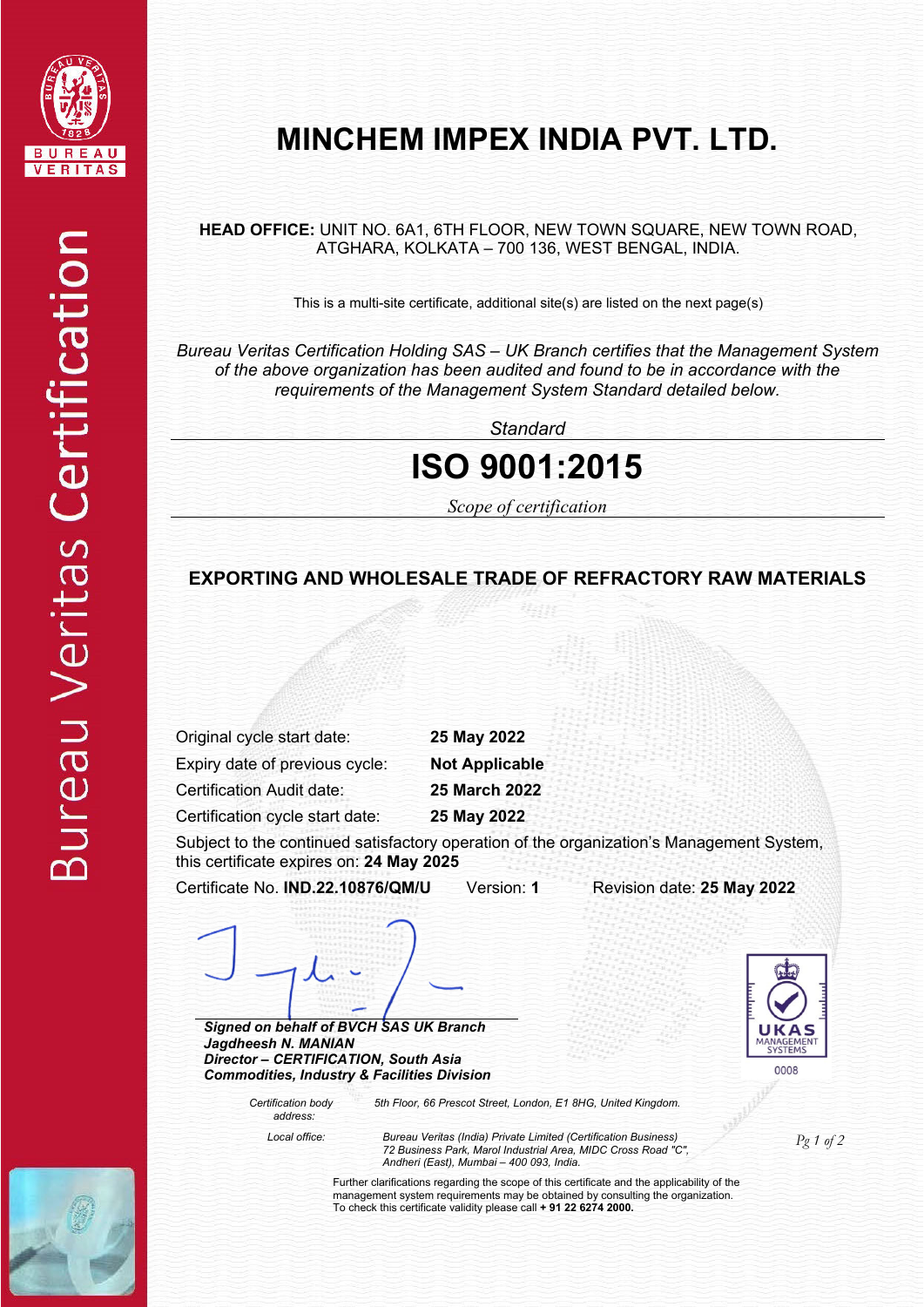

# **Bureau Veritas Certification**

# **MINCHEM IMPEX INDIA PVT. LTD.**

*Standard*

# **ISO 9001:2015**

*Scope of certification*

**EXPORTING AND WHOLESALE TRADE OF REFRACTORY RAW MATERIALS** 

| <b>SITE</b>         | <b>ADDRESS</b>                                                                                                                           | <b>SCOPE</b>                                                        |
|---------------------|------------------------------------------------------------------------------------------------------------------------------------------|---------------------------------------------------------------------|
| <b>HEAD OFFICE</b>  | UNIT NO. 6A1, 6TH FLOOR, NEW<br>TOWN SQUARE, NEW TOWN<br>ROAD, ATGHARA,<br>KOLKATA - 700 136,<br>WEST BENGAL, INDIA.                     | EXPORTING AND WHOLESALE TRADE OF<br>REFRACTORY RAW MATERIALS        |
| SITE <sub>1</sub>   | SY. NO 129, INDUSTRIAL PARK,<br>PEDHAGANTYADA, GAJUWAKA,<br>VISAKHAPATNAM - 530 044,<br>AP, INDIA.                                       | EXPORTING AND WHOLESALE TRADE OF<br>REFRACTORY RAW MATERIALS        |
| SITE <sub>2</sub>   | MINCHEM IMPEX SINGAPORE<br>PTE. LTD.<br>30 CECIL STREET, #19-06<br>PRUDENTIAL TOWER - 049712,<br>SINGAPORE.                              | EXPORTING AND WHOLESALE TRADE OF<br><b>REFRACTORY RAW MATERIALS</b> |
|                     | Certificate No. IND.22.10876/QM/U                                                                                                        | Version: 1<br>Revision date: 25 May 2022                            |
| Jagdheesh N. MANIAN | Signed on behalf of BVCH SAS UK Branch<br>Director - CERTIFICATION, South Asia<br><b>Commodities, Industry &amp; Facilities Division</b> | MANAGEMENT<br><b>SYSTEMS</b><br>0008                                |

 *Certification body address:*

*5th Floor, 66 Prescot Street, London, E1 8HG, United Kingdom. Local office: Bureau Veritas (India) Private Limited (Certification Business)* 

*72 Business Park, Marol Industrial Area, MIDC Cross Road "C", Andheri (East), Mumbai – 400 093, India.* 

Further clarifications regarding the scope of this certificate and the applicability of the management system requirements may be obtained by consulting the organization. To check this certificate validity please call **+ 91 22 6274 2000.**

*Pg 2 of 2*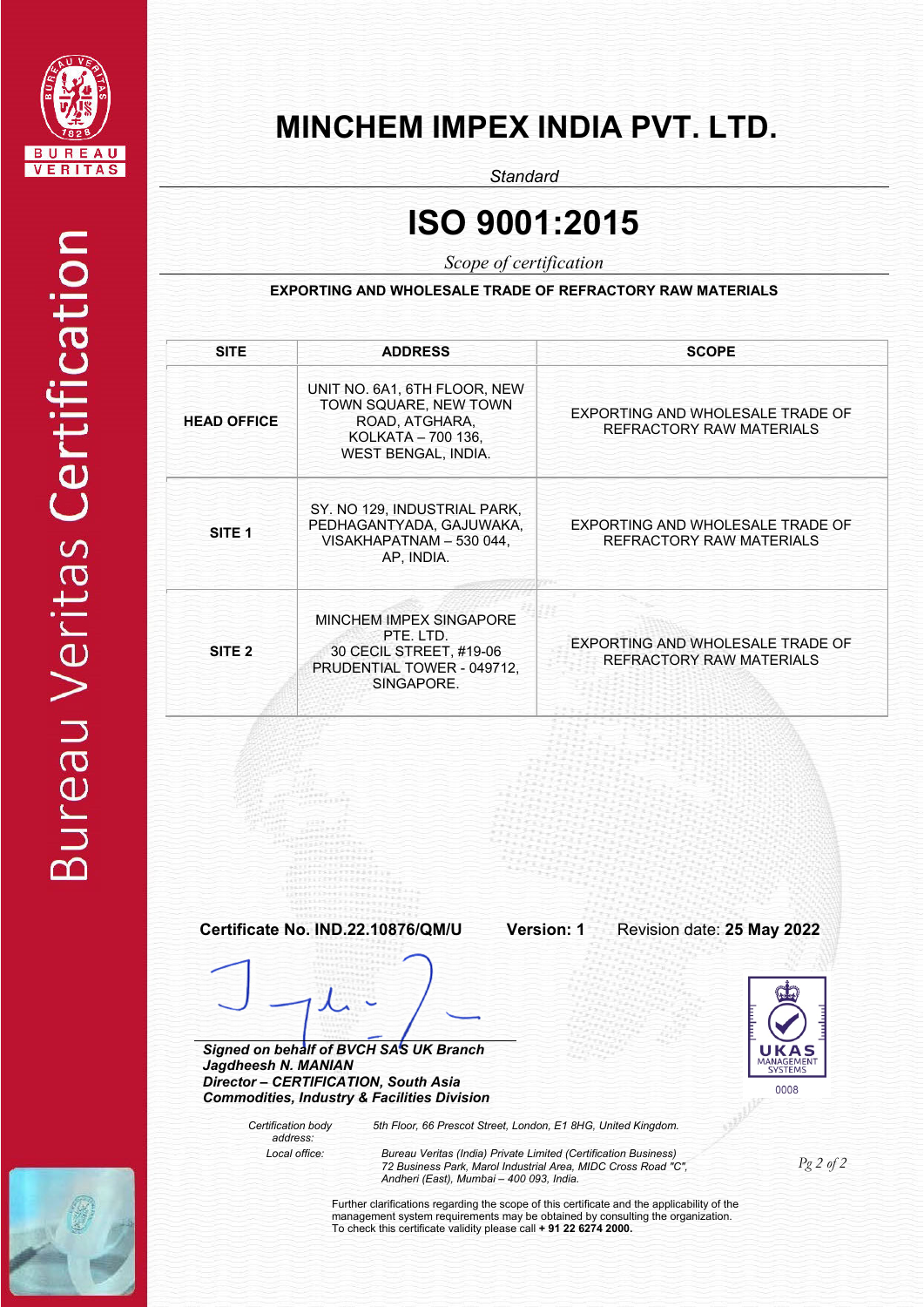

*Bureau Veritas Certification Holding SAS – UK Branch certify that the Management System of the above organisation has been audited and found to be in accordance with the requirements of the Management System Standard detailed below*

*Standard*

# **ISO 9001:2015**

*The following site is part of the Management System of the above organisation:*

# **MINCHEM IMPEX INDIA PVT. LTD.**

**HEAD OFFICE:** UNIT NO. 6A1, 6TH FLOOR, NEW TOWN SQUARE, NEW TOWN ROAD, ATGHARA, KOLKATA – 700 136, WEST BENGAL, INDIA.

*Scope of certification*

**EXPORTING AND WHOLESALE TRADE OF REFRACTORY RAW MATERIALS** 

Certificate No. **IND.22.10876/QM/U 1 of 3** Version: **1** Revision date: **25 May 2022**

*The validity of this certificate depends on the validity of the main certificate, which expires on: 24 May 2025*

*Signed on behalf of BVCH SAS UK Branch Jagdheesh N. MANIAN Director – CERTIFICATION, South Asia Commodities, Industry & Facilities Division* 



 *Certification body address:*

*5th Floor, 66 Prescot Street, London, E1 8HG, United Kingdom.* 

 *Local office: Bureau Veritas (India) Private Limited (Certification Business) 72 Business Park, Marol Industrial Area, MIDC Cross Road "C", Andheri (East), Mumbai – 400 093, India.*

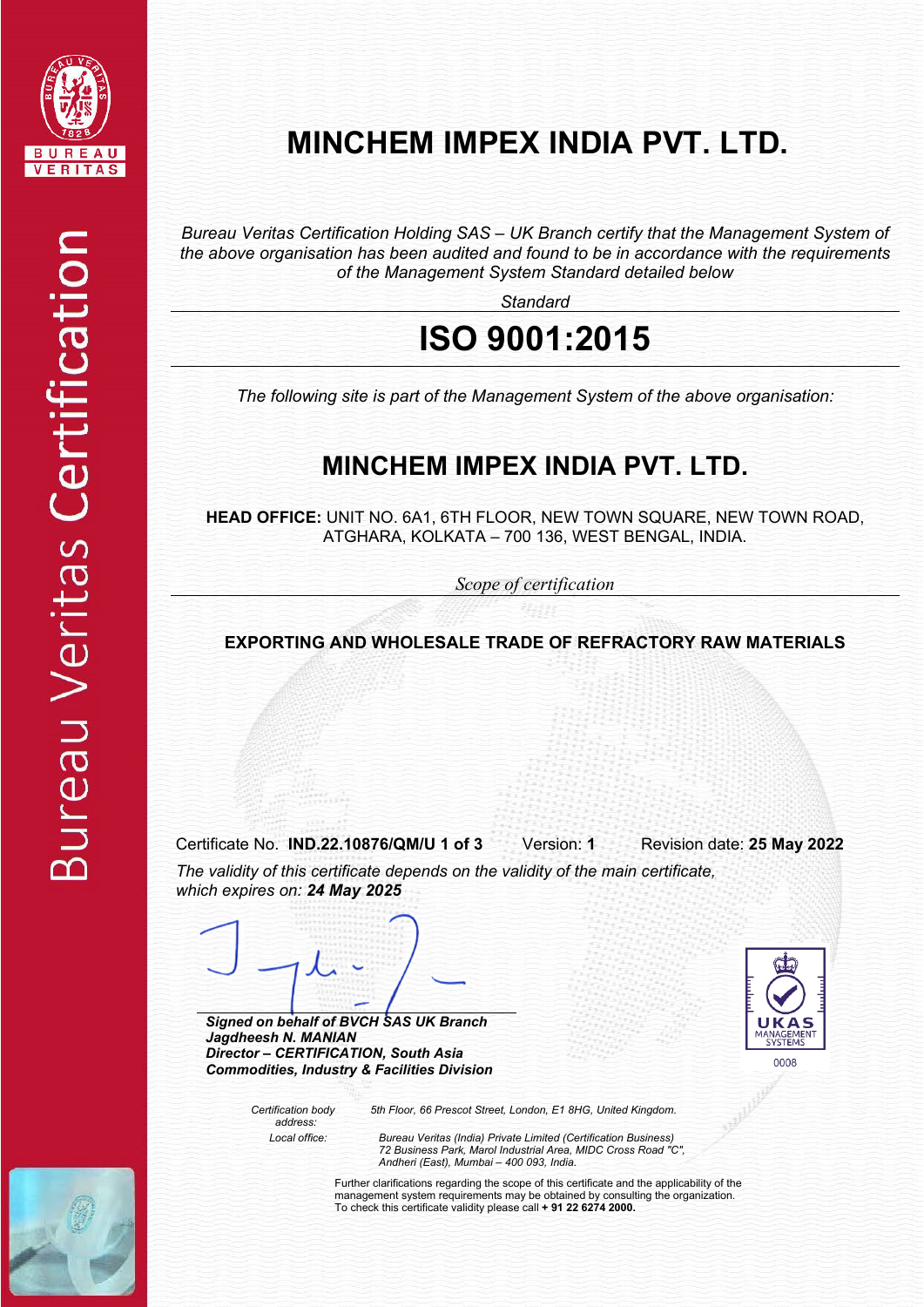

*Bureau Veritas Certification Holding SAS – UK Branch certify that the Management System of the above organisation has been audited and found to be in accordance with the requirements of the Management System Standard detailed below*

*Standard*

# **ISO 9001:2015**

*The following site is part of the Management System of the above organisation:*

# **MINCHEM IMPEX INDIA PVT. LTD.**

**SITE 1:** SY. NO 129, INDUSTRIAL PARK, PEDHAGANTYADA, GAJUWAKA, VISAKHAPATNAM – 530 044, AP, INDIA.

*Scope of certification*

### **EXPORTING AND WHOLESALE TRADE OF REFRACTORY RAW MATERIALS**

Certificate No. **IND.22.10876/QM/U 2 of 3** Version: **1** Revision date: **25 May 2022** *The validity of this certificate depends on the validity of the main certificate, which expires on: 24 May 2025*

*Signed on behalf of BVCH SAS UK Branch Jagdheesh N. MANIAN Director – CERTIFICATION, South Asia Commodities, Industry & Facilities Division* 



 *Certification body address:*

*5th Floor, 66 Prescot Street, London, E1 8HG, United Kingdom.* 

 *Local office: Bureau Veritas (India) Private Limited (Certification Business) 72 Business Park, Marol Industrial Area, MIDC Cross Road "C", Andheri (East), Mumbai – 400 093, India.*